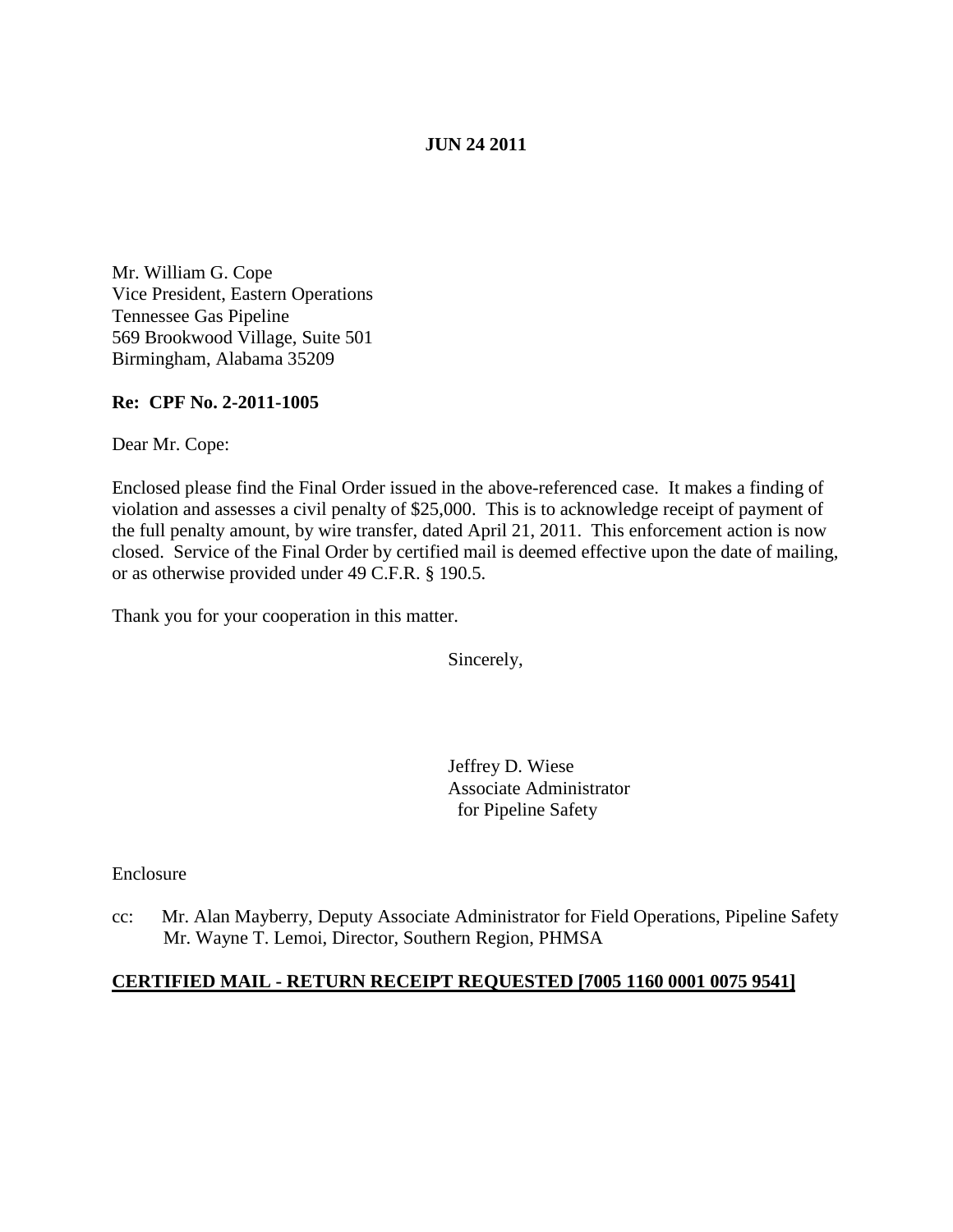## **U.S. DEPARTMENT OF TRANSPORTATION PIPELINE AND HAZARDOUS MATERIALS SAFETY ADMINISTRATION OFFICE OF PIPELINE SAFETY WASHINGTON, D.C. 20590**

**Tennessee Gas Pipeline, ) CPF No. 2-2011-1005**

## **FINAL ORDER**

On October 4 through December 10, 2010, pursuant to 49 U.S.C. § 60117, a representative of the Pipeline and Hazardous Materials Safety Administration (PHMSA), Office of Pipeline Safety (OPS), conducted on-site safety inspections of the natural gas transmission pipeline facilities and records of Tennessee Gas Pipeline (TGP or Respondent) in Alabama, Mississippi, Tennessee, and Kentucky. TGP is an interstate natural gas transmission system that runs from Louisiana, the Gulf of Mexico and south Texas to the northeastern corridor, including New York City and Boston. TGP is one of several wholly owned transmission systems owned by El Paso Corporation and consists of 14,100 miles of pipeline.

As a result of the inspections, the Director, Southern Region, OPS (Director), issued to Respondent, by letter dated March 31, 2011, a Notice of Probable Violation and Proposed Civil Penalty (Notice). In accordance with 49 C.F.R. § 190.207, the Notice proposed finding that TGP violated 49 C.F.R. § 192.605(a) and proposed assessing a civil penalty of \$25,000 for the alleged violation.

TGP responded to the Notice by letter dated April 21, 2011 (Response). The company did not contest the allegation of violation and paid the proposed civil penalty of \$25,000, as provided in 49 C.F.R. § 190.227. Payment of the penalty serves to close the case with prejudice to Respondent.

#### **FINDING OF VIOLATION**

In its Response, TGP did not contest the allegation in the Notice that it violated 49 C.F.R. Part 192, as follows:

**Item 1:** The Notice alleged that Respondent violated 49 C.F.R. § 192.605(a), which states: